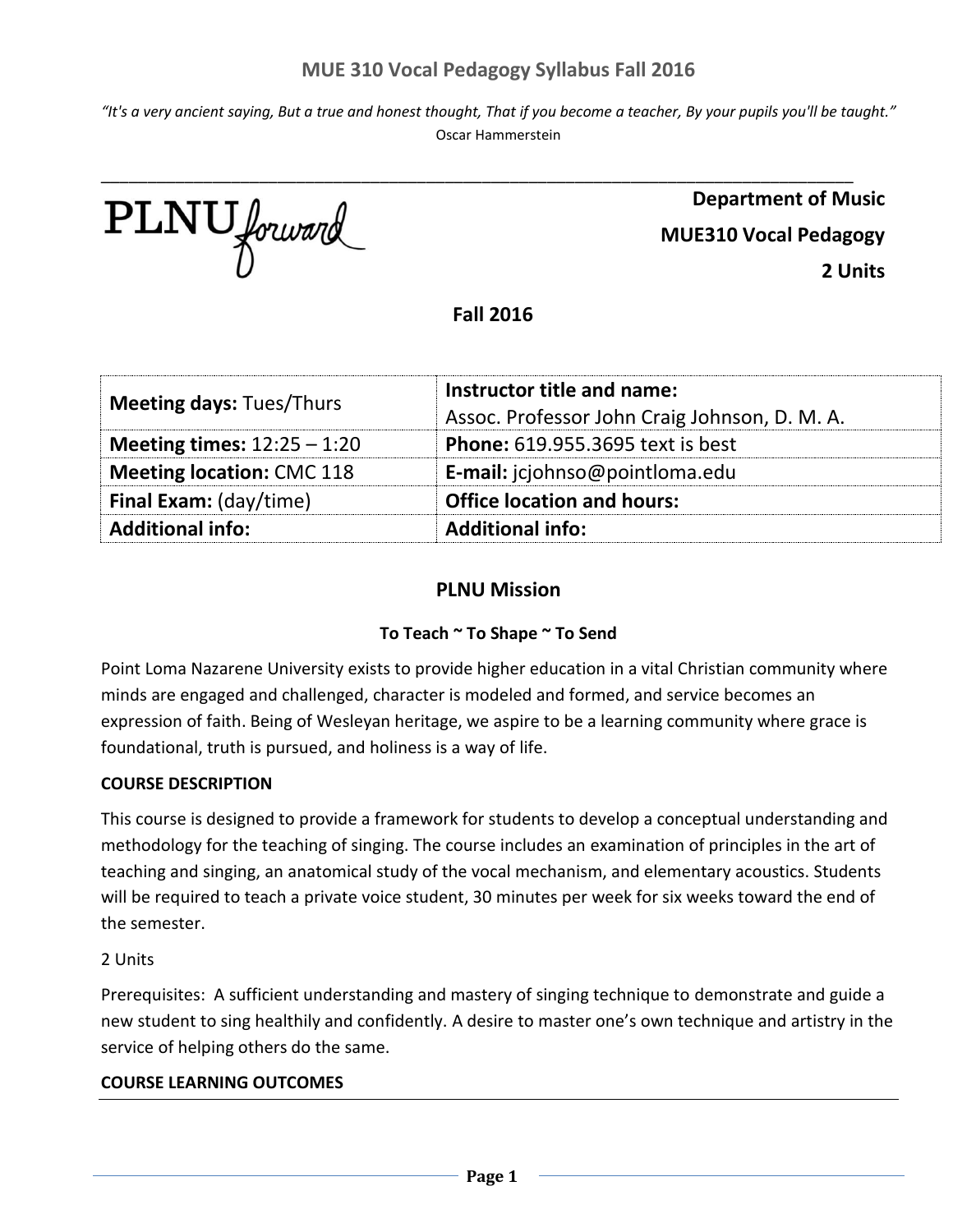- The student will investigate the anatomy and physiology of the vocal mechanism and develop an ear for diagnosing vocal strengths and weaknesses as witnessed by their writing assessment on journals, quizzes, and exams and ultimately by their teaching practicum.
- The student will demonstrate confidence as a studio teacher as demonstrated by their in-class role playing and teaching practicum by becoming the best singers they can be in the service of their students.
- The student will develop and compose a written philosophy of studio teaching based upon their observations of class readings, activities, and their own teaching and singing.
- The student will study, assess, and create a working list of appropriate vocal repertoire for beginning studio teaching.
- The student will intentionally hone their own skills as a singer, recording and analyzing their practice and study to inform both their authority and camaraderie as a teacher and fellow singer.

## **COURSE SCHEDULE AND ASSIGNMENTS**

Note: For each assignment, provide the following things:

- Description: Clear explanation of the assignment
- Requirements: Clearly identify all evaluation requirements for each assignment, including rubrics, if any, for assignments.
- Style standard: APA, Chicago, etc, if applicable.

| <b>DATE</b><br><b>PRESENTED</b> | <b>CLASS CONTENT OR ASSIGNMENT</b> | <b>ASSIGNMENT</b><br><b>DUE DATE</b> |
|---------------------------------|------------------------------------|--------------------------------------|
|                                 |                                    |                                      |

#### **REQUIRED TEXTS AND RECOMMENDED STUDY RESOURCES**

www.vocapedia.info and various other online tools.

*The First Book of Soprano* [**your** voice type and **another gender** voice type of your choosing] *Solos, part I, II, or III* by Joan Boytim.

Blue Tree Publishing identification apps for the larynx and vocal folds.

Larynx and Vocal Folds ID, iBook Blue Tree Publishing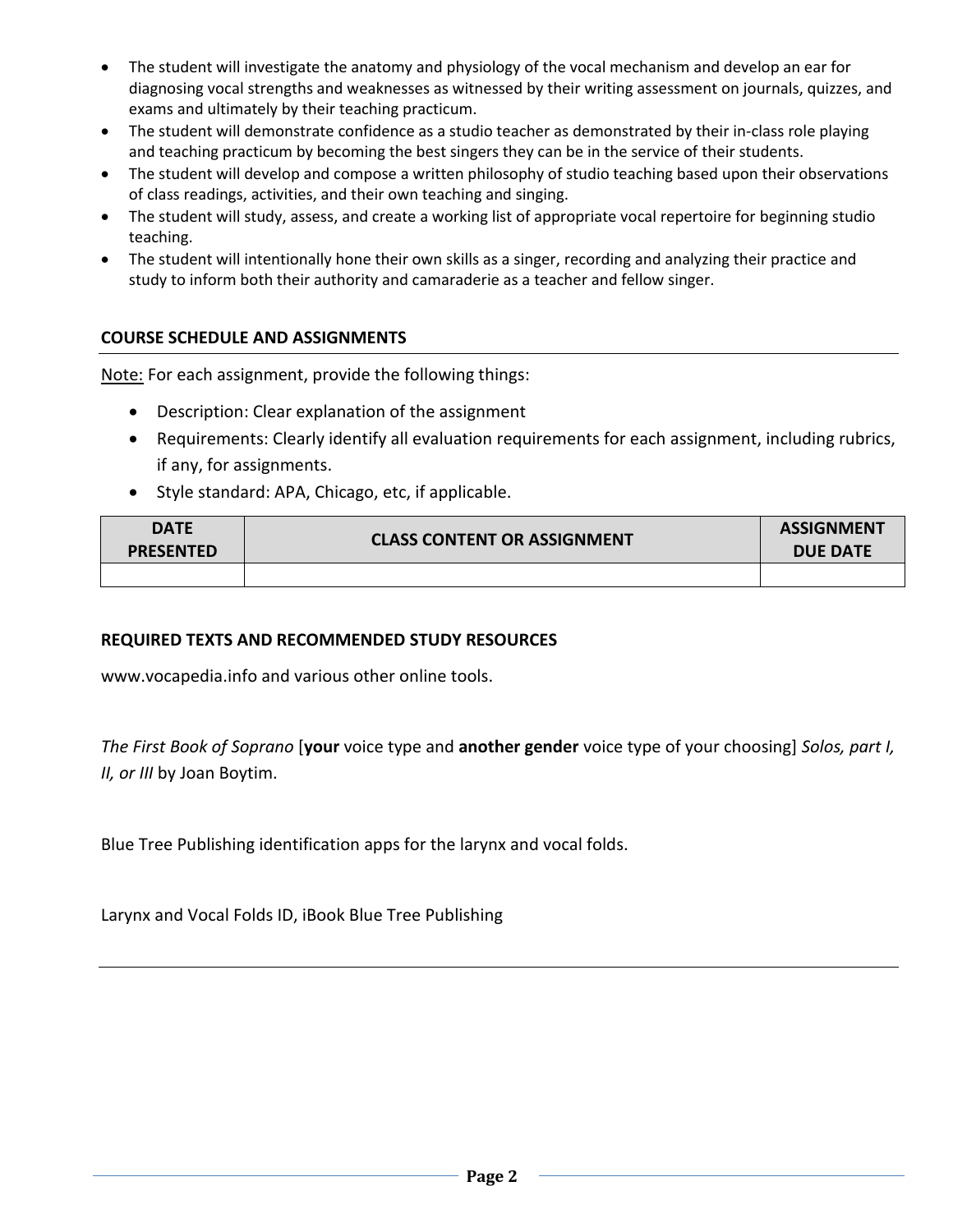| Assignment distribution by percentage:                                                                                                                                                                                                                                 | Grade scale:                                                                                  |                                                                                                |
|------------------------------------------------------------------------------------------------------------------------------------------------------------------------------------------------------------------------------------------------------------------------|-----------------------------------------------------------------------------------------------|------------------------------------------------------------------------------------------------|
| <b>Writing Assignments 15%</b><br>$\bullet$<br>• Singer Practice and Reflection Journal 25%<br>• Studio Teaching Philosophy 5%<br>Quizzes 5%<br>$\bullet$<br>Mid-term Exam 10%<br>$\bullet$<br>Final Exam 15%<br>$\bullet$<br><b>Teaching Project 25%</b><br>$\bullet$ | $A = 93 - 100$<br>$A = 92 - 90$<br>$B+=87-89$<br>$B = 83 - 86$<br>$B = 80 - 82$<br>$C+=77-79$ | $C = 73 - 76$<br>$C = 70 - 72$<br>$D+ = 67-69$<br>$D = 63 - 66$<br>$D = 60 - 62$<br>$F = 0.59$ |

#### **INCOMPLETES AND LATE ASSIGNMENTS**

All assignments are to be submitted/turned in by the beginning of the class session when they are due including assignments posted in Canvas. Incompletes will only be assigned in extremely unusual circumstances.

#### **FINAL EXAMINATION POLICY**

Successful completion of this class requires taking the final examination **on its scheduled day**. The final examination schedule is posted on the [Class Schedules](http://www.pointloma.edu/experience/academics/class-schedules) site. No requests for early examinations or alternative days will be approved.

NOTE: The following policies are to be used without changes:

#### **PLNU COPYRIGHT POLICY**

Point Loma Nazarene University, as a non-profit educational institution, is entitled by law to use materials protected by the US Copyright Act for classroom education. Any use of those materials outside the class may violate the law.

#### **PLNU ACADEMIC HONESTY POLICY**

Students should demonstrate academic honesty by doing original work and by giving appropriate credit to the ideas of others. Academic dishonesty is the act of presenting information, ideas, and/or concepts as one's own when in reality they are the results of another person's creativity and effort. A faculty member who believes a situation involving academic dishonesty has been detected may assign a failing grade for that assignment or examination, or, depending on the seriousness of the offense, for the course. Faculty should follow and students may appeal using the procedure in the university Catalog. See [Academic Policies](http://catalog.pointloma.edu/content.php?catoid=18&navoid=1278) for definitions of kinds of academic dishonesty and for further policy information.

## **PLNU ACADEMIC ACCOMMODATIONS POLICY**⍟